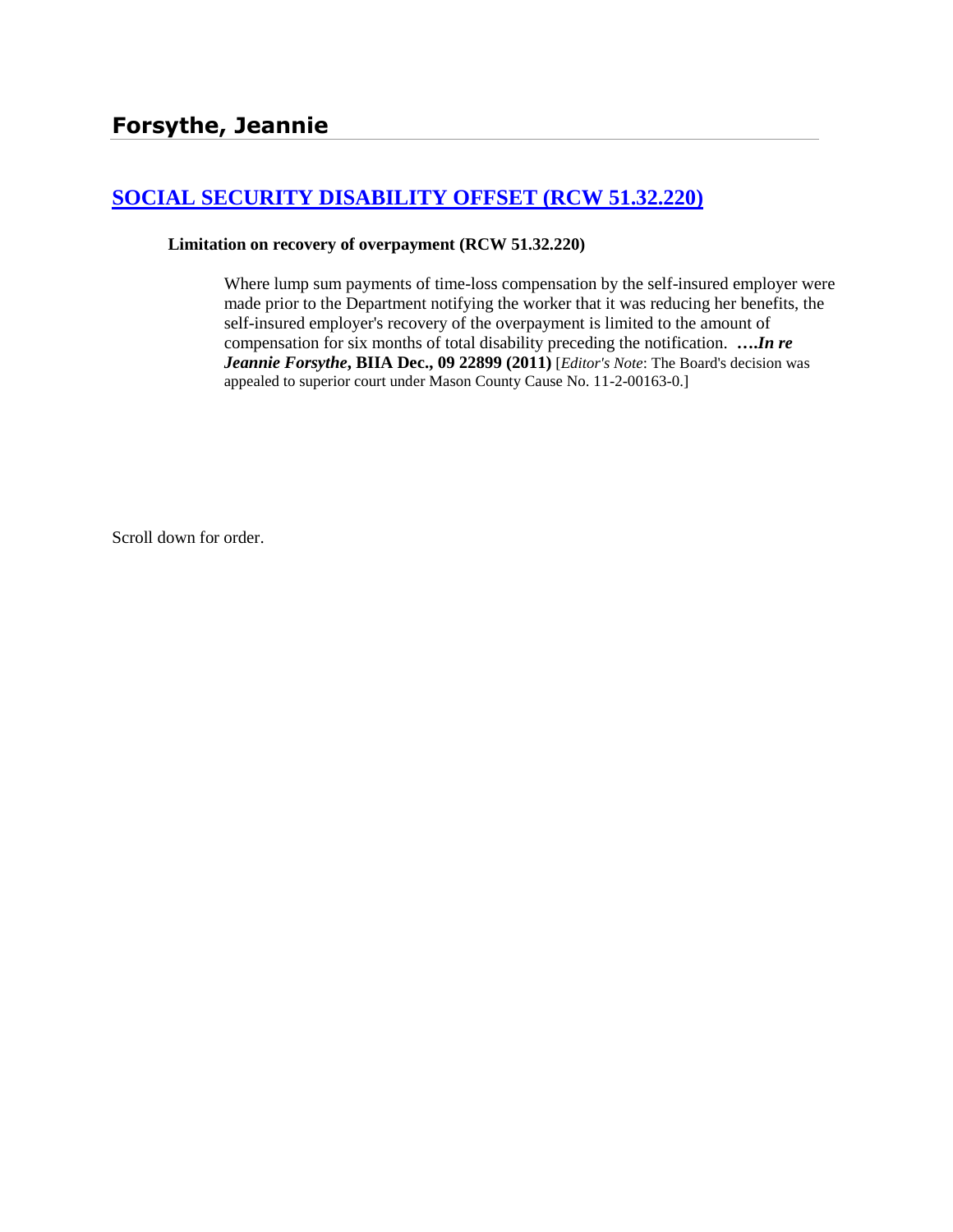# **BEFORE THE BOARD OF INDUSTRIAL INSURANCE APPEALS STATE OF WASHINGTON**

**)**

**IN RE: JEANNIE R. FORSYTHE ) DOCKET NO. 09 22899**

**CLAIM NO. W-695453 ) DECISION AND ORDER**

APPEARANCES:

Claimant, Jeannie R. Forsythe, by Jack W. Hanemann, Inc., P.S., per Jack W. Hanemann

Self-Insured Employer, Bank of America NA, by The Law Office of Gress & Clark, LLC, per James L. Gress

Department of Labor and Industries, by The Office of the Attorney General, per James S. Johnson, Assistant

The self-insured employer, Bank of America NA (BOA), filed an appeal with the Board of Industrial Insurance Appeals on December 14, 2009, from an order of the Department of Labor and Industries dated November 3, 2009. In this order, the Department affirmed the provisions of its order dated September 23, 2009. In the September 23, 2009 order, the Department changed Ms. Forsythe's monthly rate of time loss compensation benefits to \$2,558, effective July 1, 2009, but to be implemented on October 1, 2009, because of her receipt of social security disability benefits in the monthly sum of \$1,266. In the order the Department explained that the new time loss compensation benefits rate calculation was based on the fact that 80 percent of the claimant's highest year's earnings were \$3,824 per month. In its order, the Department also declared that BOA had overpaid time loss compensation benefits to Ms. Forsythe for the period from July 1, 2009, through September 30, 2009, in the sum of \$1,285.24, and that BOA could recoup the overpayment by deducting \$214.20 per month from future awards. The Department order is **REVERSED AND REMANDED**.

As provided by RCW 51.52.104 and RCW 51.52.106, this matter is before the Board for review and decision. The claimant and Department filed timely Petitions for Review of a Proposed Decision and Order issued on November 3, 2010, in which the industrial appeals judge reversed and remanded the Department order dated November 3, 2009. Attached to the claimant's Brief in Support of Claimant's Petition for Review was an exhibit that consisted of an 11-page document

1 2

3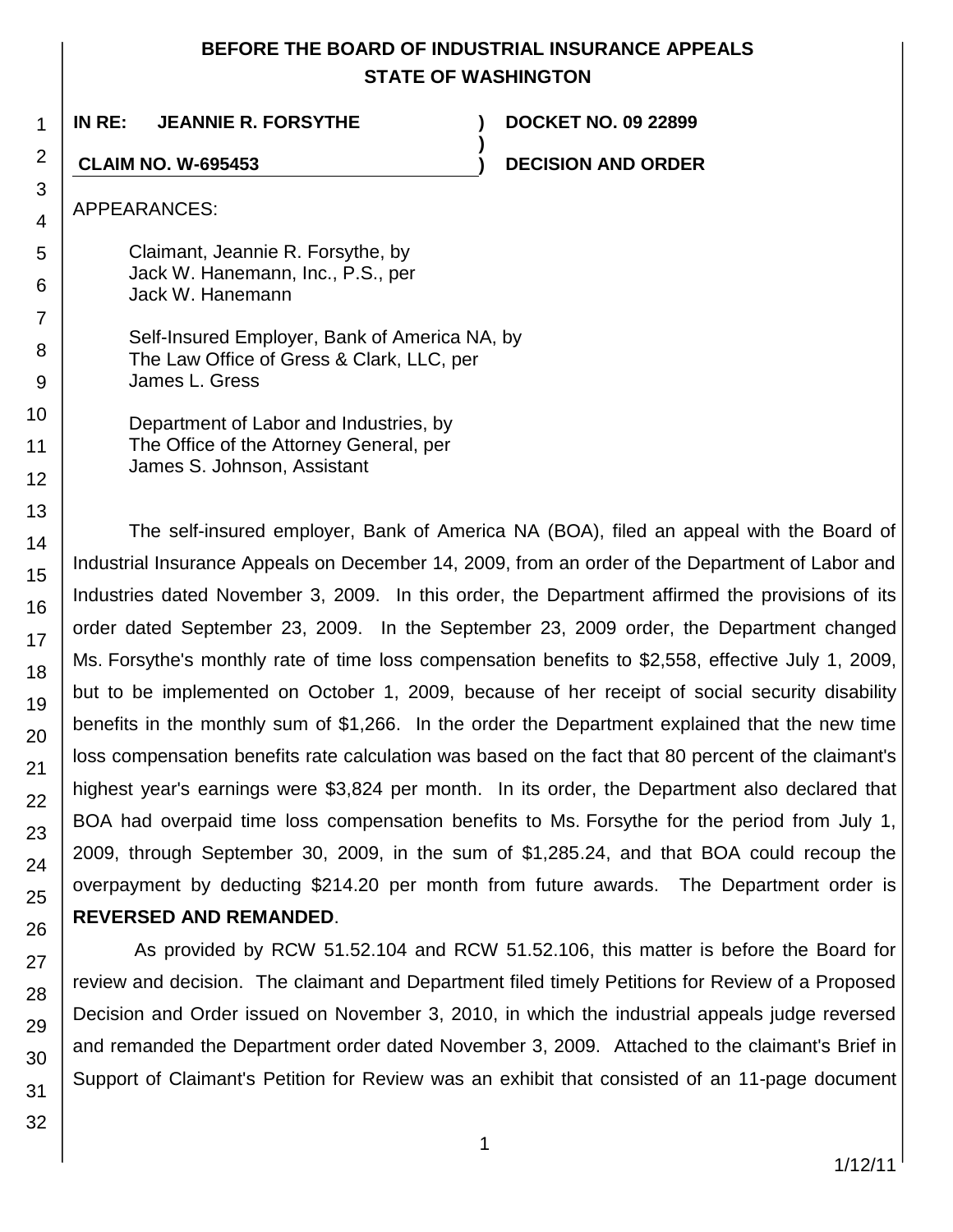1 2 3 4 regarding the Social Security Administration's policy on Washington State's workers' compensation program's social security offset policy. Because that exhibit was not presented as part of the evidence during proceedings before our industrial appeals judge, it has not been reviewed or considered as part of this decision.

5 6 The Board has reviewed the evidentiary rulings in the record of proceedings and finds that no prejudicial error was committed. The rulings are affirmed.

### **ISSUE**

8 9 10 11 12 13 14 This appeal presents the issue of when the Department or a self-insured employer is restricted to recovering only a six-month period of overpayments for total disability benefits when the worker receives social security disability benefits and lump sum payment of industrial insurance benefits for the same period of time. Here, the Department limited BOA to recovering total disability benefits it paid to Ms. Forsythe for the period beginning on July 1, 2009. BOA contends it is entitled to recoup such benefits for a time period beginning on September 13, 2007, due to lump sum payments it made in July and September of 2009.

## **THE FACTS**

16 17 The Proposed Decision and Order contains an accurate summary of the facts to which the parties stipulated in this appeal. We will repeat those facts only as necessary.

18 19 20 21 Ms. Forsythe was injured during the course of her employment with BOA on April 20, 2007. The Department allowed the claim and BOA paid benefits, including temporary total disability benefits, to Ms. Forsythe through September 12, 2007. The Department closed the worker's claim on November 7, 2007. Ms. Forsythe appealed the closing order to this Board.

22 23 24 25 26 27 On March 4, 2009, we reversed the Department's closing order and remanded the claim to the Department with directions, among other things, to require BOA to pay temporary total disability benefits to Ms. Forsythe for the inclusive period from September 13, 2007, through November 7, 2007. BOA appealed the Board's order to Mason County Superior Court, under Cause No. 09-2-00333-9, but it did not obtain an order staying benefits pending the conclusion of the appeal.

28 29 30 31 In June 2009, the Social Security Administration notified the Department that Ms. Forsythe was eligible for social security disability benefits. That same month, the administration paid benefits to the claimant for the period from October 2007, through May 2009. Effective July 2009, she received social security benefits in the monthly sum of \$1,371.

32

7

15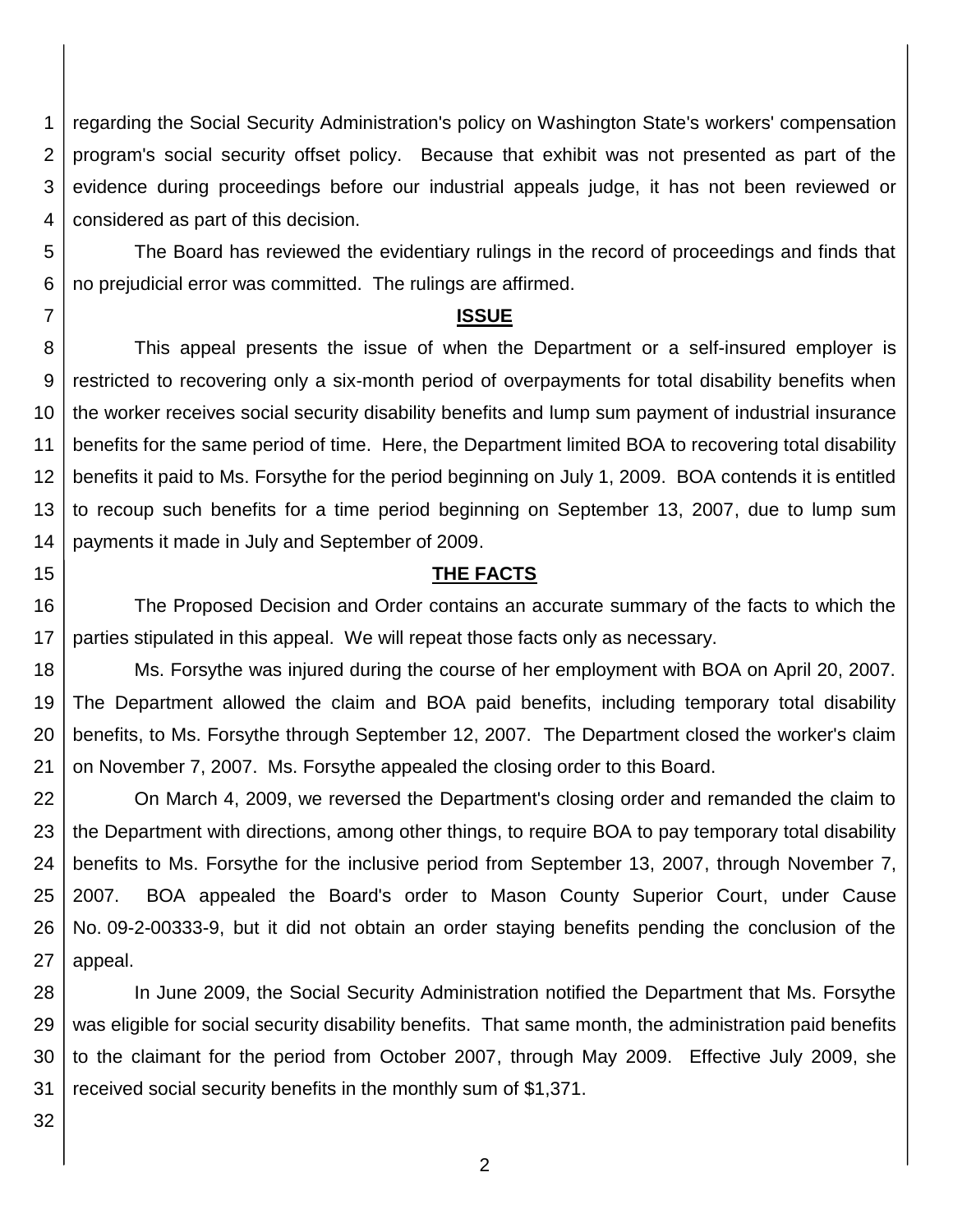1 2 3 4 5 On July 30, 2009, and September 4, 2009, BOA paid retroactive temporary total disability benefits to Ms. Forsythe in lump sums for the period from September 13, 2007, through July 1, 2009. Nineteen days later, on September 23, 2009, the Department notified Ms. Forsythe that BOA was going to begin taking an offset of the total disability benefits it paid to her because of her receipt of social security benefits.

## **THE STATUTE**

In relevant parts, RCW 51.32.220 provides:

. . .

- (1) For persons receiving compensation for temporary or permanent total disability pursuant to the provisions of this chapter, such compensation shall be reduced by an amount equal to the benefits payable under the federal old-age, survivors, and disability insurance act.
- 12 13 14 15 16 17 18 19 20 21 (2) Any reduction under subsection (1) of this section shall be effective the month following the month in which the department or self-insurer is notified by the federal social security administration that the person is receiving disability benefits under the federal old-age, survivors, and disability insurance act: PROVIDED, That in the event of an overpayment of benefits the department or self-insurer may not recover more than the overpayments for the six months immediately preceding the date the department or self-insurer notifies the worker that an overpayment has occurred: PROVIDED FURTHER, That upon determining that there has been an overpayment, the department or self-insurer shall immediately notify the person who received the overpayment that he or she shall be required to make repayment pursuant to this section and RCW 51.32.230.

22 23 24 25 26 27 28 This statute is commonly referred to as the reverse offset statute. Federal law allows the Social Security Administration to offset the amount it pays for total disability benefits to a worker who is under age 65 from compensation the worker receives from a state program such as industrial insurance for total disability benefits. Because the State of Washington has a statute authorizing it to do so, it may reverse the federal offset and take the offset itself against the amount of social security benefits a worker receives so long as the requirements of RCW 51.32.220 are met.

29 30 31 If there has been an overpayment of benefits and if the worker is being paid total disability benefits, the Department or self-insured employer may deduct an amount equal to 25 percent of the monthly amount the worker is due or one-sixth of the amount of the total overpayment, whichever is

32

6

7

8

9

10

11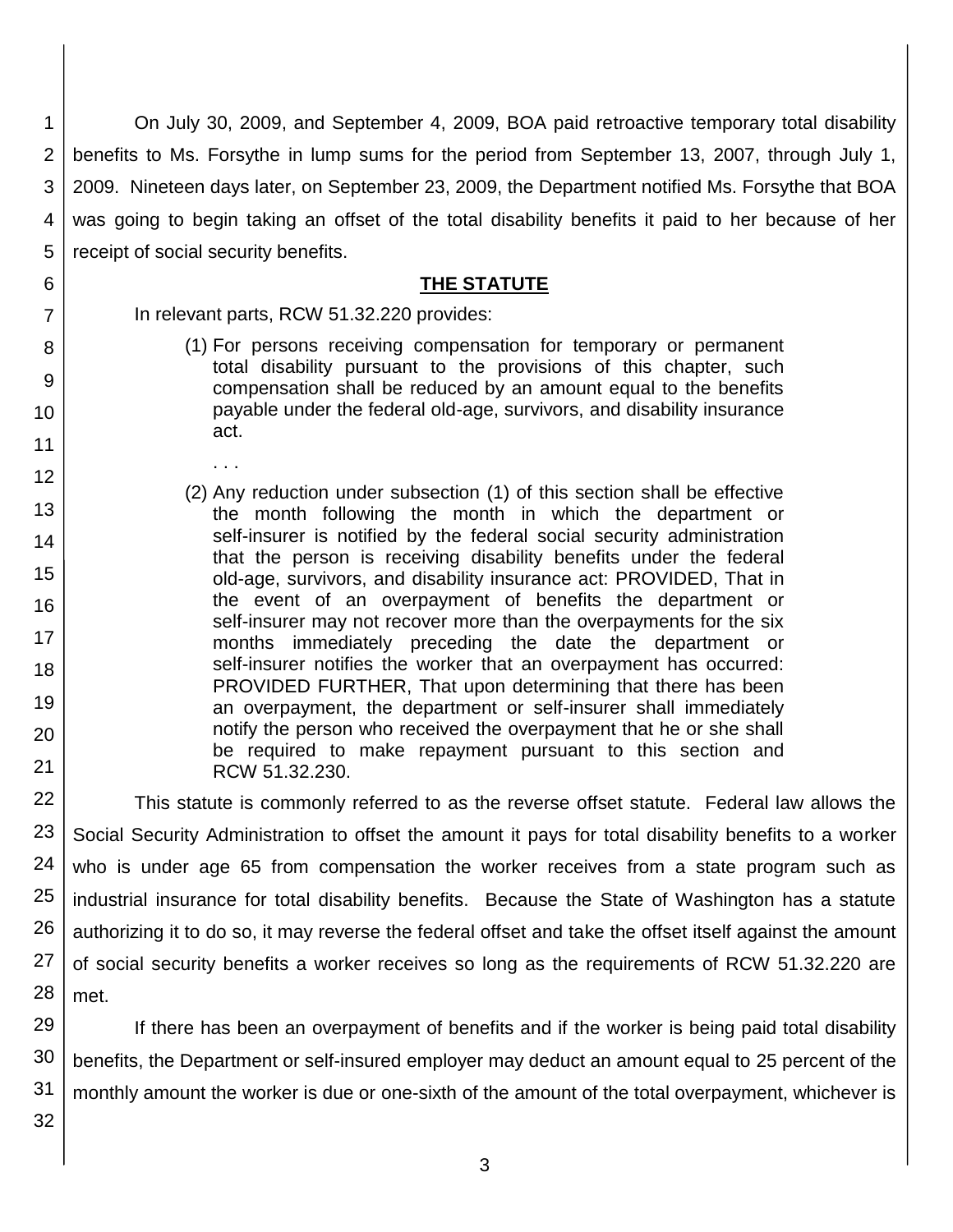1 2 less. RCW 51.32.220(3). No reduction may be taken unless the Department or self-insurer notifies the worker of the reduction prior to the month in which the reduction is made. RCW 51.32.220(4).

### **DECISION**

3

4 5 6 7 8 9 10 11 12 13 14 15 16 17 18 In the Proposed Decision and Order, our industrial appeals judge relied on *Potter v. Department of Labor and Indus.*, 101 Wn. App. 399 (2000) to determine that BOA could recoup the entire amount of overpayment of benefits. In the *Potter* case, on December 19, 1995, the Department was notified that Ms. Potter was receiving social security disability benefits and on that same date, the Department notified the claimant that it was going to reduce the amount of the total disability benefits it was paying to her because of her receipt of those benefits. On January 3, 1996, it paid retroactive time loss compensation benefits to the claimant for the period from February 23, 1993, through October 25, 1994, in a lump sum and it deducted the offset for the entire time period. The Court of Appeals approved the deduction for the reason that the six-month limitation in RCW 51.32.220(2) only applies to overpayments already received. Because the lump sum was paid after the Department notified Ms. Potter that the offset would be deducted from her industrial insurance benefits, the six-month limitation for recouping benefits did not apply. The court noted that the statute authorizes the Department to recoup excess benefits that the worker has already received, but limits the recovery to six months in order to prevent an undue hardship on workers who likely had spent the excess. *Potter,* at 410.

19 20 21 22 23 24 25 26 27 28 29 30 A crucial difference exists in the facts currently before us and the facts in *Potter*. BOA paid the retroactive benefits before the Department notified Ms. Forsythe that it was reducing her benefits. The Department received notice that Ms. Forsythe was receiving social security benefits in June 2009. In September 2009, it notified the claimant that it was reducing her industrial insurance benefits. The reduction could not be implemented, however, until October 2009, because that was the month after September 23, 2009, when the Department notified Ms. Forsythe of the pending offset. BOA paid the retroactive benefits to Ms. Forsythe before September 23, 2009. Ms. Forsythe already received the lump sum compensation from BOA for total disability when the Department notified her that benefits were offset due to receipt of social security benefits. For that reason recovery of the overpayment is limited to the amount of compensation for six months of total disability preceding notification. *In re Marianne Taylor*, Dckt. No. 09 17082 (July 20, 2010.)

31 32 The retroactive payments BOA made constituted overpayments of compensation for total disability to Ms. Forsythe for the period from September 13, 2007, through July 1, 2009.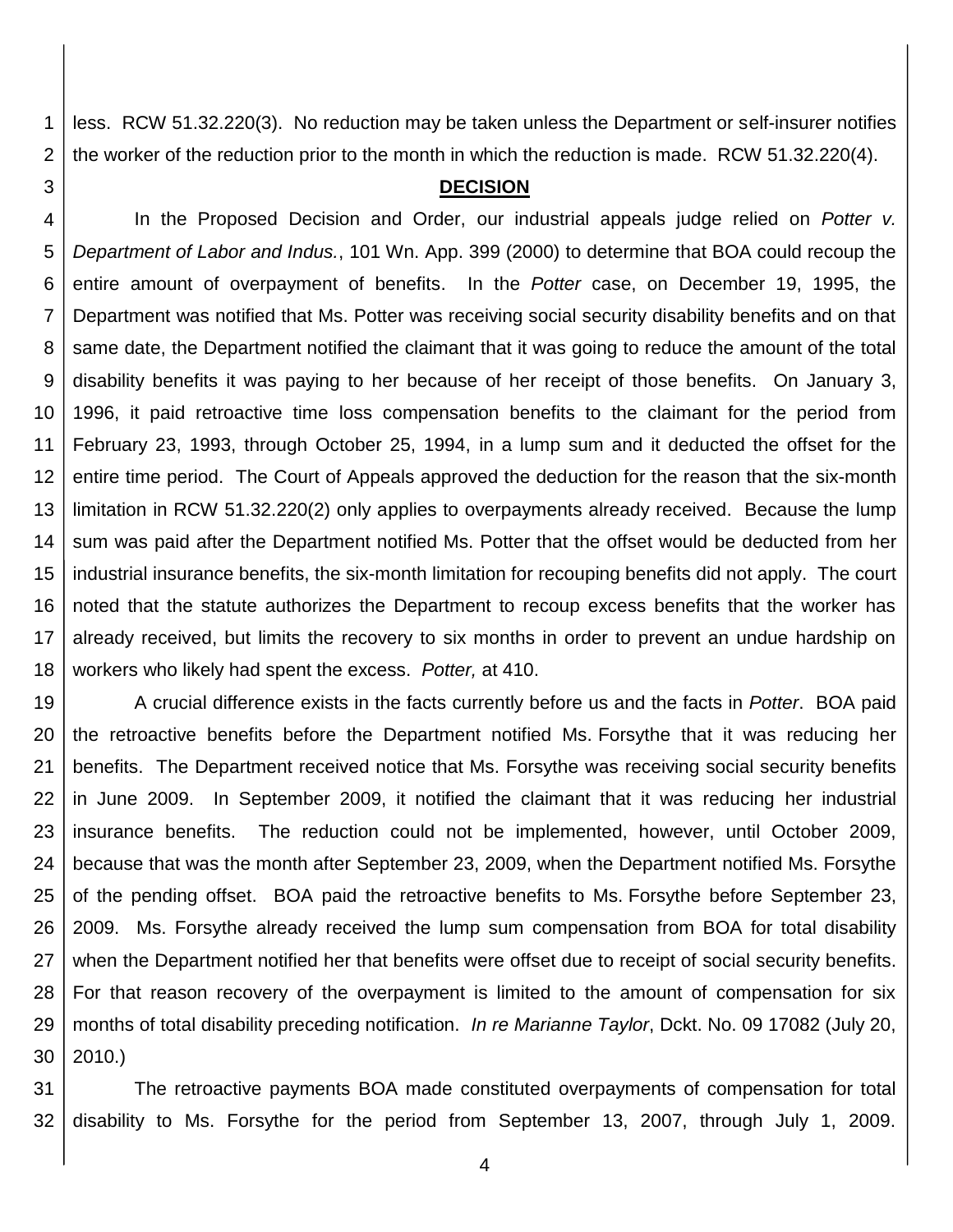1 2 3 RCW 51.32.220(2) unambiguously limits BOA to recoupment of the portion of the lump sum overpayment attributable to time loss compensation benefits owed for the six-month period that came before September 2009, when Ms. Forsythe was notified of the overpayment.

4 5 6 7 8 9 10 11 Accordingly, BOA is entitled to the reverse offset for overpayments of time loss compensation benefits it paid to Ms. Forsythe from March 2009, through August 2009. Because the Department order before the Board limited BOA to take the reverse offset from July 1, 2009, through September 30, 2009, it must be reversed and this matter be remanded to the Department with directions to issue an order which contains the same language as its September 23, 2009 order with the exception that the order must declare that BOA is entitled to offset the amount of the time loss compensation benefits overpayment it made to Ms. Forsythe because of her receipt of social security disability benefits for the months from March 2009, through September 2009.

# **FINDINGS OF FACT**

1. On May 8, 2007, the claimant, Jeannie R. Forsythe, filed an Application for Benefits with the Department of Labor and Industries, in which she alleged that she had been injured during the course of her employment with Bank of America NA (BOA) on April 20, 2007. The Department allowed the claim for benefits on July 27, 2007. On September 24, 2007, the Department issued its order, in which it denied that BOA was responsible under the claim for a condition described as chronic posttraumatic stress disorder and closed Ms. Forsythe's claim with time loss compensation benefits as paid through September 12, 2007, and without compensation for permanent partial disability. After Ms. Forsythe filed a Protest and Request for Reconsideration on October 12, 2007, the Department affirmed the provisions of its order on November 7, 2007.

12

13

14

15

16

17

18

19

20

- 22 23 24 25 26 27 28 29 30 31 32 On November 27, 2007, a Notice of Appeal on behalf of Ms. Forsythe, was filed with the Board of Industrial Insurance Appeals from the November 7, 2007 Department order. On December 14, 2007, the Board issued an Order Granting Appeal under Docket No. 07 26291, and agreed to hear the appeal. On January 5, 2009, a Proposed Decision and Order was issued in the appeal. In the decision the Board reversed the November 7, 2007 Department order and remanded the claim to the Department with directions to issue an order which required BOA to accept responsibility for left shoulder pain (not contested), adjustment disorder with anxiety (acute stress reaction), and aggravation of pre-existing post-traumatic stress disorder, depression, panic disorder, and agoraphobia; pay time loss compensation benefits to Ms. Forsythe for the period from September 13, 2007, through November 7, 2007; provide proper and necessary medical treatment; and to take such other action as the law and the facts dictated. BOA filed a Petition for Review of the Proposed Decision and Order on
	- 5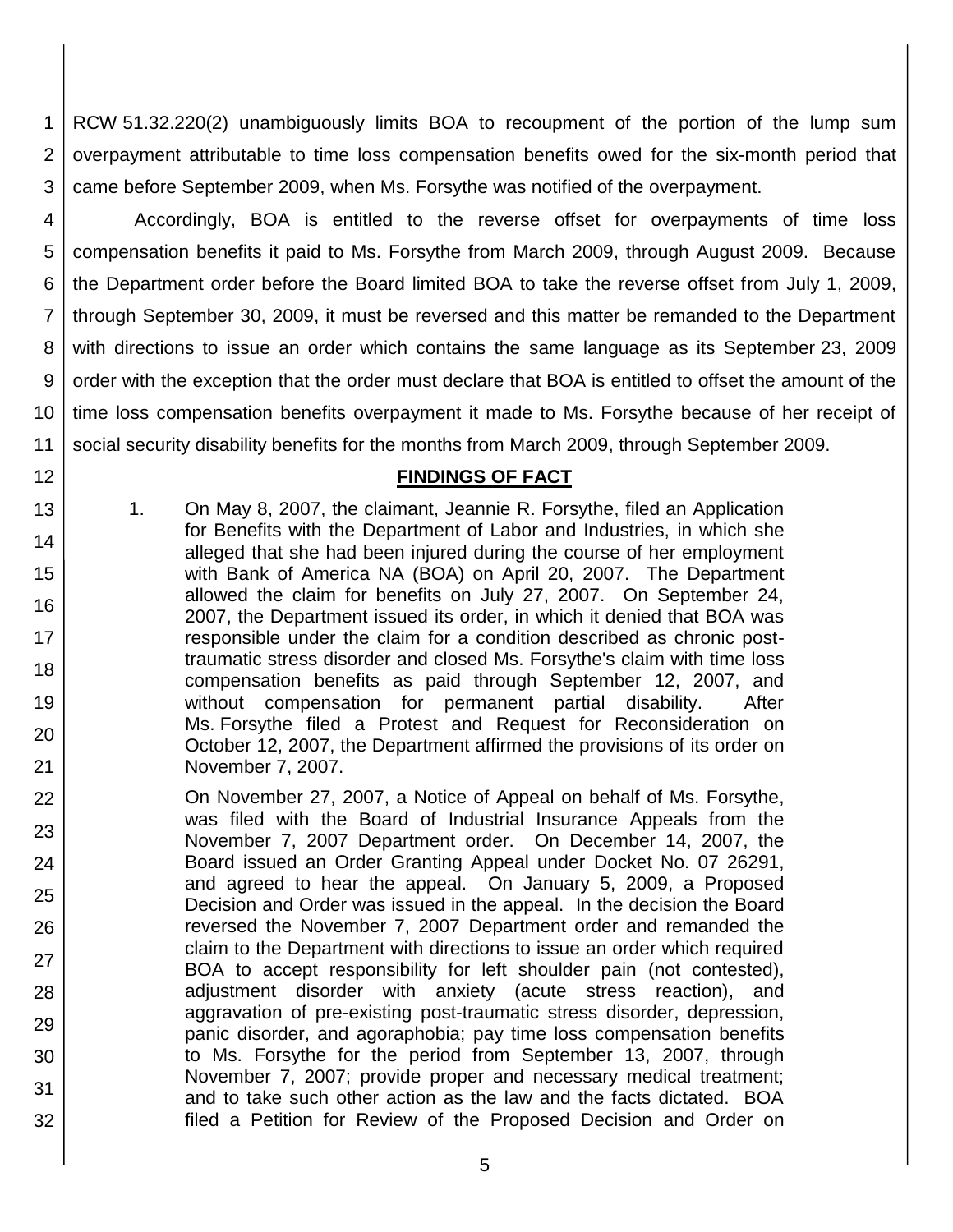February 19, 2009. The Board issued an Order Denying Petition for Review on March 4, 2009.

1

2

3

4

5

6

7

8

9

10

11

12

13

14

15

16

17

18

19

20

21 22

23

24

25

26

27

28

29

30

31

32

BOA filed a Notice of Appeal from the March 4, 2009 Board order in Mason County Superior Court, under Cause No. 09-2-00333-9, on March 30, 2009.

On September 23, 2009, the Department issued an order in which it declared that Ms. Forsythe's total disability compensation rate was being adjusted effective July 1, 2009, because of her receipt of social security disability benefits; the claimant's new rate of compensation was \$2,558 per month because social security paid her \$1,266 per month and her highest years' earnings were \$3,824 per month; the new rate was not going to be implemented until October 1, 2009; BOA had overpaid time loss compensation benefits to Ms. Forsythe for the period from July 1, 2009, through September 30, 2009; and BOA was allowed to deduct the overpayment from future benefits at the rate of \$214.20 per month. BOA protested the order on October 29, 2009, but the Department affirmed the provisions of the order on November 3, 2009. On December 14, 2009, BOA filed a Notice of Appeal with the Board of Industrial Insurance Appeals from the November 3, 2009 Department order. On January 11, 2010, the Board issued an Order Granting Appeal under Docket No. 09 22899, and agreed to hear the appeal.

- 2. In June 2009, the Social Security Administration notified the Department that Ms. Forsythe was eligible for social security disability benefits and it paid benefits to the claimant for the period from October 2007, through May 2009.
- 3. On July 30, 2009, and September 4, 2009, BOA paid retroactive temporary total disability benefits to Ms. Forsythe for the period from September 13, 2007, through July 1, 2009.
- 4. On September 23, 2009, the Department issued an order in which it notified Ms. Forsythe that (1) her monthly rate of time loss compensation benefits was being changed to \$2,558, effective July 1, 2009, because of her receipt of social security disability benefits in the sum of \$1,266; (2) the rate change was going to be implemented on October 1, 2009; (3) the new time loss compensation benefits rate calculation was based on the fact that 80 percent of the claimant's highest year's earnings were \$3,824 per month; (4) BOA had overpaid time loss compensation benefits to Ms. Forsythe for the period from July 1, 2009, through September 30, 2009, in the sum of \$1,285,24; and (5) that BOA could recoup the overpayment by deducting \$214.20 per month from future awards.
- 5. On October 29, 2009, BOA filed a Protest and Request for Reconsideration to the Department order dated September 23, 2009.
- 6. The Department affirmed the provisions of its September 23, 2009 order on November 3, 2009.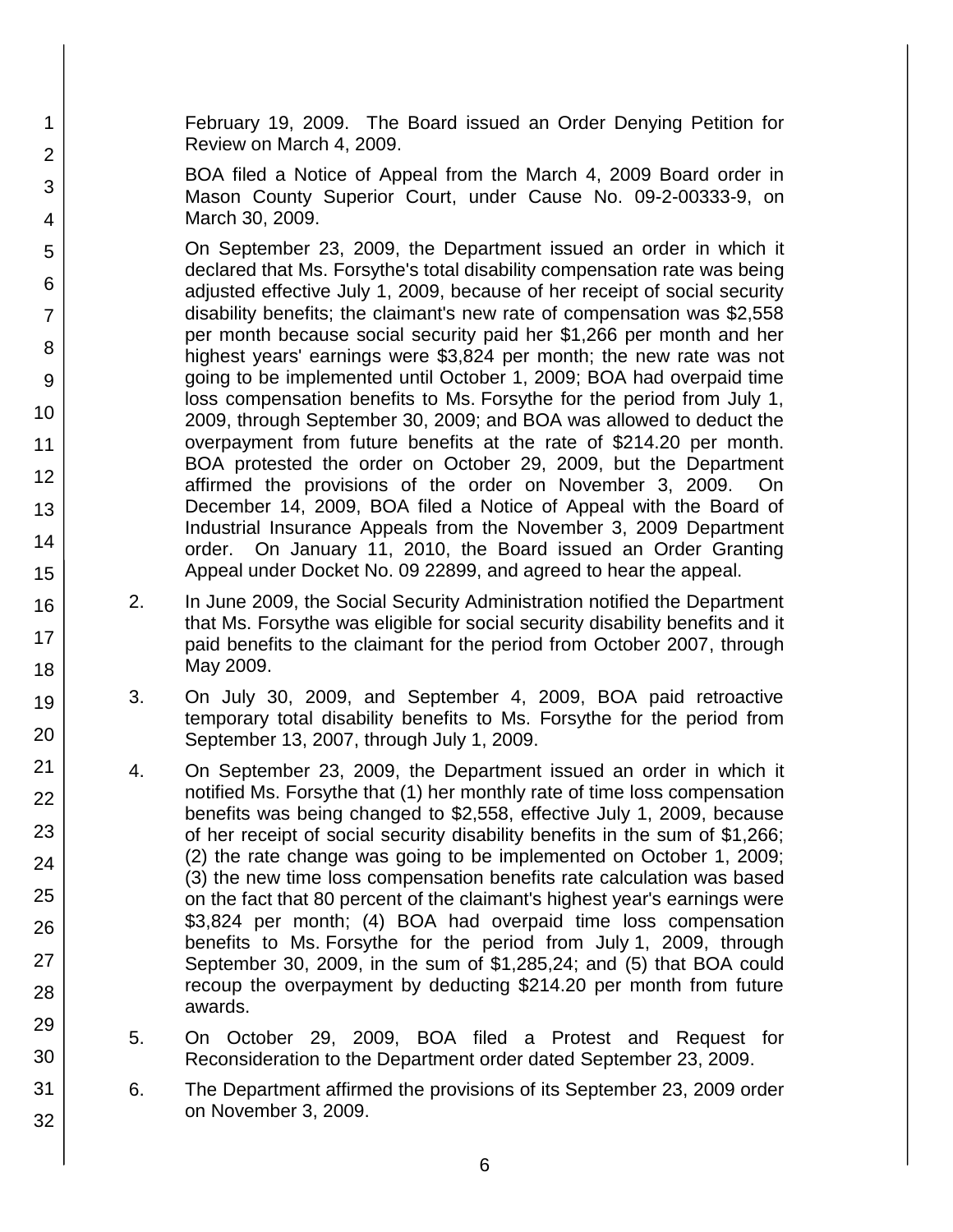| 1                          |    | <b>CONCLUSIONS OF LAW</b>                                                                                                                                                                                                                                                                                                                                                            |
|----------------------------|----|--------------------------------------------------------------------------------------------------------------------------------------------------------------------------------------------------------------------------------------------------------------------------------------------------------------------------------------------------------------------------------------|
| $\overline{2}$             | 1. | The Board of Industrial Insurance Appeals has jurisdiction over the<br>parties to and the subject matter of this appeal.                                                                                                                                                                                                                                                             |
| 3<br>4                     | 2. | The effective date of the social security offset is July 1, 2009, as<br>provided by RCW 51.32.220(2).                                                                                                                                                                                                                                                                                |
| 5<br>6                     | 3. | As required by RCW 51.32.220(4), Ms. Forsythe received notice of the<br>reduction of her benefits by a Department order dated September 23,<br>2009.                                                                                                                                                                                                                                 |
| $\overline{7}$<br>8        | 4. | The implementation date of the social security offset is October 1, 2009,<br>pursuant to RCW 51.32.220(4).                                                                                                                                                                                                                                                                           |
| 9<br>10<br>11<br>12        | 5. | Because Ms. Forsythe was not notified of the reduction in her benefits<br>until after September 23, 2009, BOA was not permitted to reduce the<br>lump sums it paid on July 30, 2009, and September 4, 2009, for time<br>loss compensation benefits covering the period from September 13,<br>2007, through<br>February 28, 2009,<br>under<br>the<br>terms<br>0f<br>RCW 51.32.220(4). |
| 13<br>14<br>15             | 6. | BOA may only recover the overpayment of time loss compensation<br>benefits it paid to Ms. Forsythe for the six months immediately preceding<br>September 23, 2009, pursuant to RCW 51.32.220(2).                                                                                                                                                                                     |
| 16<br>17                   | 7. | BOA was permitted to begin recovering the overpayment of time loss<br>compensation benefits for the six months immediately preceding<br>September 2009, on October 1, 2009.                                                                                                                                                                                                          |
| 18<br>19                   | 8. | The November 3, 2009, order of the Department of Labor and Industries<br>is incorrect and is reversed. The claim is remanded to the Department<br>with directions to issue an order which:                                                                                                                                                                                           |
| 20<br>21<br>22<br>23<br>24 |    | a. Adjusts Ms. Forsythe's monthly rate of time loss compensation<br>benefits effective July 1, 2009, because of her receipt of social<br>security benefits, with a new rate of \$2,558 per month based on<br>social security payments of \$1,266 per month, and 80 percent of the<br>claimant's highest year's earnings in the amount of \$3,824 per<br>month;                       |
| 25                         |    | b. Determines the new rate could not be implemented until October 1,<br>2009;                                                                                                                                                                                                                                                                                                        |
| 26<br>27<br>28             |    | c. Determines that BOA overpaid time loss compensation benefits to<br>Ms. Forsythe for the months of March through August 2009 based<br>on the social security offset, and determines the amount of that<br>overpayment;                                                                                                                                                             |
| 29<br>30<br>31<br>32       |    | d. Declares the overpayment will be deducted from future benefits at<br>the rate of 25 percent of the monthly amount the worker is due or<br>one-sixth of the amount of the total overpayment, whichever is less;<br>and                                                                                                                                                             |
|                            |    |                                                                                                                                                                                                                                                                                                                                                                                      |